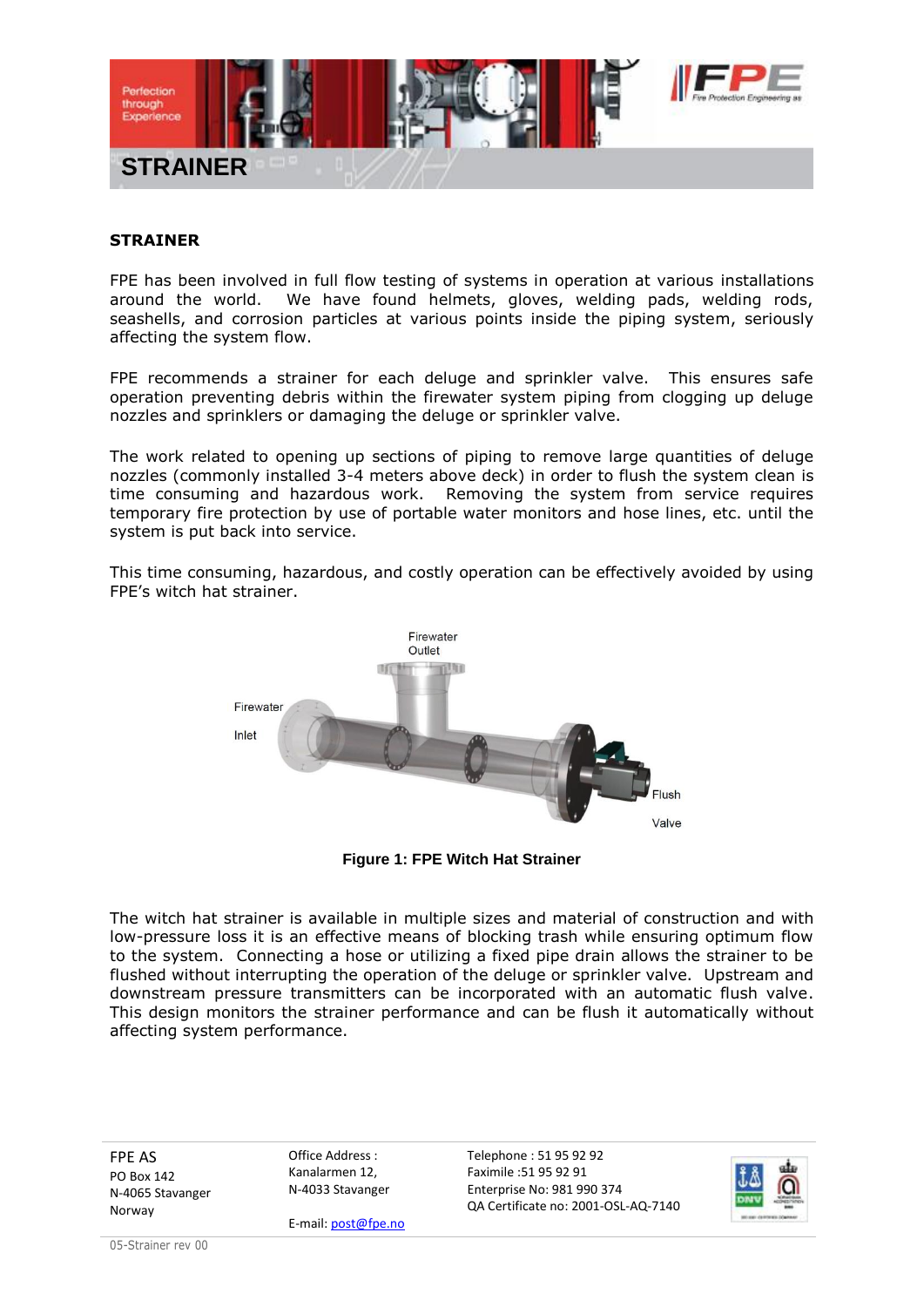



**Figure 2: Multivalve Deluge Skid with Strainers**

FPE AS PO Box 142 N-4065 Stavanger Norway

Office Address : Kanalarmen 12, N-4033 Stavanger

E-mail: post@fpe.no

Telephone : 51 95 92 92 Faximile :51 95 92 91 Enterprise No: 981 990 374 QA Certificate no: 2001-OSL-AQ-7140